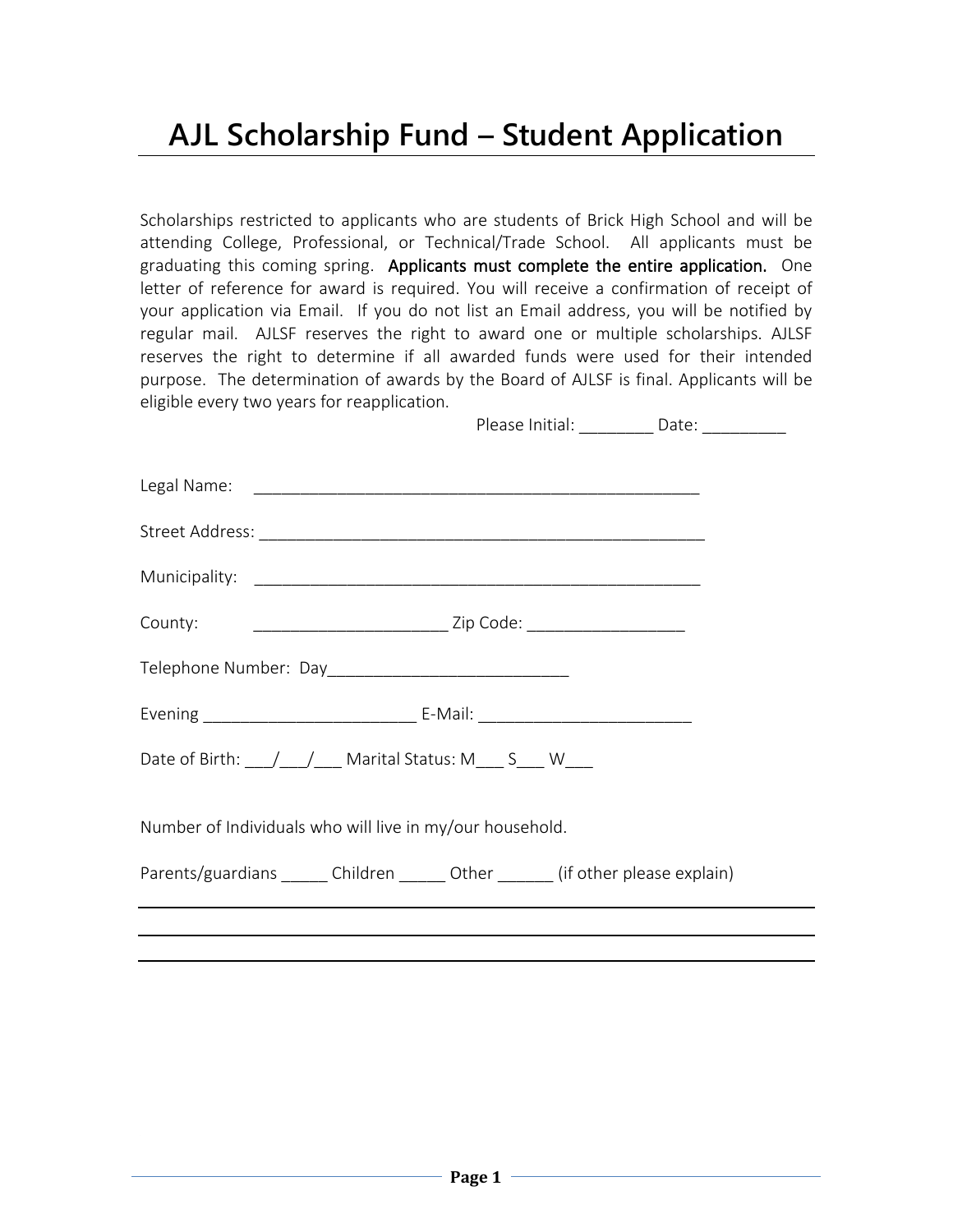Briefly Describe the Nature of Challenges/Disabilities:

| Tell us how the scholarship will help you |  |
|-------------------------------------------|--|
|                                           |  |
|                                           |  |
|                                           |  |
|                                           |  |
|                                           |  |
|                                           |  |
|                                           |  |
|                                           |  |
|                                           |  |
|                                           |  |
|                                           |  |
|                                           |  |
|                                           |  |
|                                           |  |
|                                           |  |
|                                           |  |
|                                           |  |
|                                           |  |
|                                           |  |
|                                           |  |
|                                           |  |
|                                           |  |
|                                           |  |
|                                           |  |